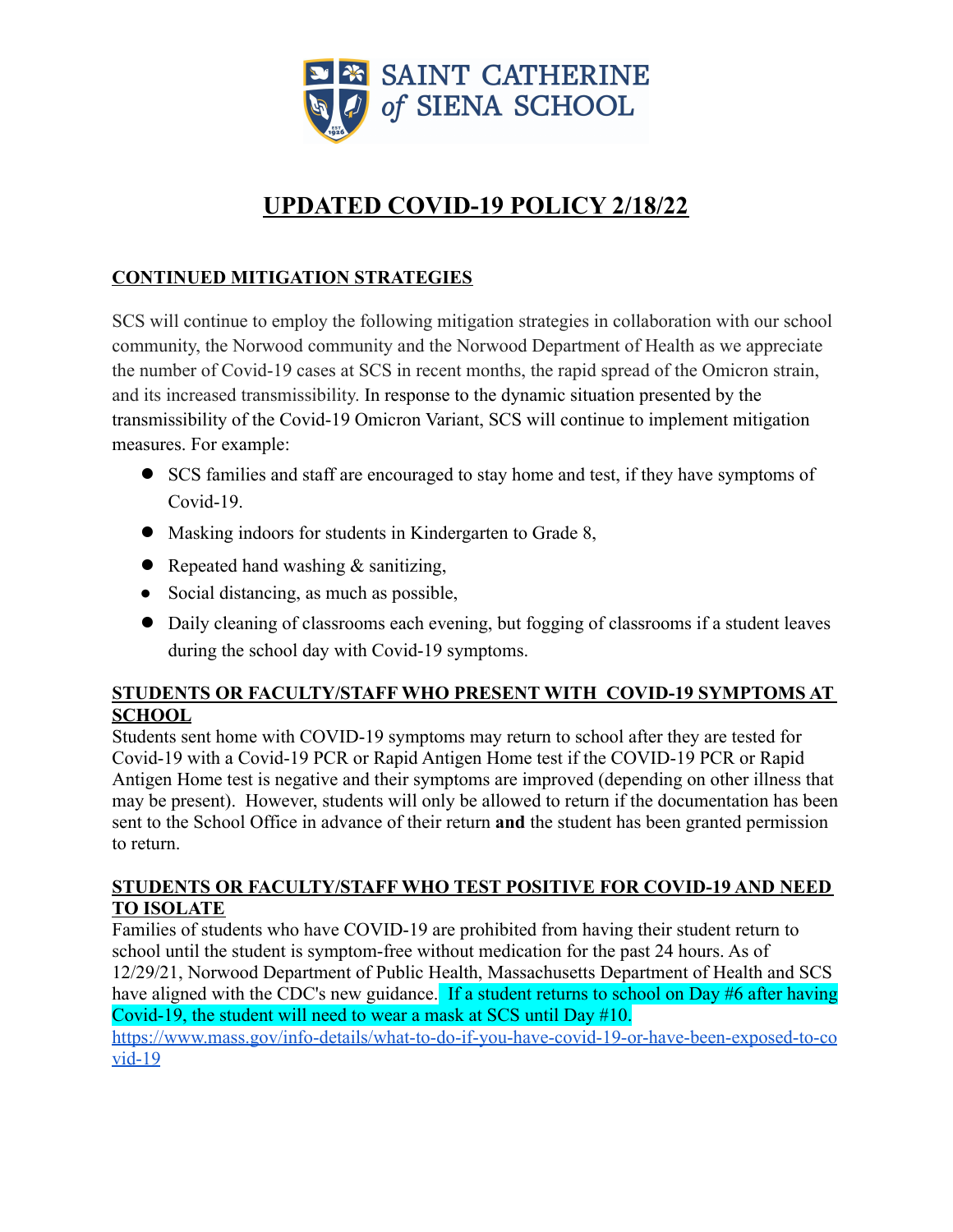

According to the Norwood Department of Health, *"In short, isolation is reduced to 5 days with strict mask wearing and absence of symptoms required for the 5 days after end of isolation. If the person has symptoms they must be without symptoms by the 5th day to release. Otherwise, they would extend their home isolation one day at a time until they meet that criteria and then observe the 5 days of strict mask wearing/no symptoms."*

#### **SCS Masking Policy until February 28, 2022 as determined by Cardinal Sean and the Archdiocese of Boston:**

**Little Hawks, Lower School & Middle School Masking is optional as of February 28. 2022 and students will be able to mask or not mask at the discretion of their parents who are asked to complete a google survey.**

# **COVID-19 ATTESTATION**

SCS families are **mandated** to adhere to the **ATTESTATION** that they will absolutely **NOT** under any circumstances send a student to SCS with any of the COVID-19 related symptoms below until/unless they have communicated in advance with our SCS HEALTH OFFICE.

# COVID-19 RELATED SYMPTOMS:

- Fever (temperature of 100.0°F or above) and/or felt feverish and/or had chills\*
- $\bullet$  Cough\*
- Sore throat
- Difficulty breathing
- Gastrointestinal symptoms (diarrhea, nausea, vomiting)\*
- Abdominal pain
- Unexplained Rash
- Headache
- New loss of smell/taste
- Runny nose
- Nasal congestion
- New muscle aches

#### **SOCIAL DISTANCING**

Students who sit together during meals  $\&$  snacks will be 3 feet from each other during meals and snacks. Six students will be able to sit at each lunch table for students in Grades Second to Grade Eight.

# **COVID-19 CLOSE CONTACT POLICY**

**In accordance with the combined recommendation on January 18, 2022 from the Massachusetts Department of Health & the Massachusetts Department of Education, SCS will no longer actively engage in identifying 'Close Contacts' at SCS effective immediately. Instead, SCS will continue to notify families if a case of Covid-19 is determined to have occurred in their child's classroom as evidenced by a PCR Covid-19 test.** *(Please note that*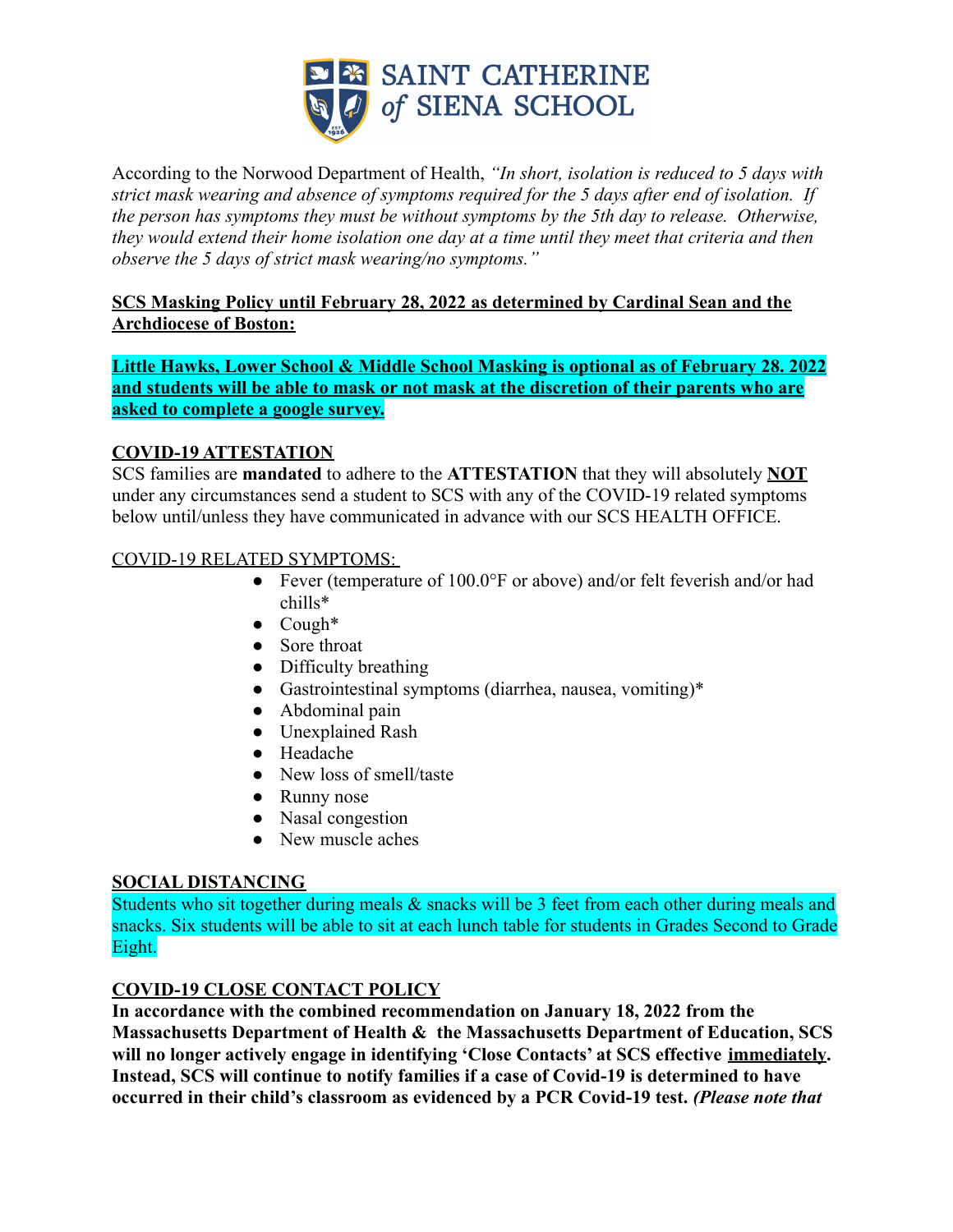

*Norwood Department of Health has asked us to only report results of Covid-19 PCR tests to our school community.)* **Families of students and/or faculty who are determined to be 'Close Contacts' by a Department of Health in Massachusetts or known to be 'Close Contacts' in other ways (outside of school) are asked to follow the guidance below.**

Families of students and or faculty/staff who are 'Close Contacts':

- If the SCS student or faculty member has been vaccinated and boosted, the student or faculty member will need to wear a mask around others for 10 days and test on Day #5 with a PCR test. The student or faculty member may return to school on Day #1 if the student or faculty member does not have any symptoms. Additionally, the student or faculty member will need to test with a PCR test if the student or faculty member has symptoms.
- If the SCS student or faculty member has not been vaccinated and boosted, stay home for 5 days and test with a PCR on Day #5 and then, continue to wear a mask for an additional 5 days but the student or faculty member may return to school on Day #6. If the student or faculty member tests positive, see section 'STUDENTS OR FACULTY/STAFF WHO TEST POSITIVE AND NEED TO ISOLATE' above.

#### **NORWOOD DEPARTMENT OF HEALTH**

If an SCS student tests positive for Covid-19, the Norwood Department of Health will be notified by SCS in accordance with the Norwood Department of Health's policy. Close Contacts will be notified by SCS on behalf of Norwood Department of Health & SCS working collaboratively.

#### **HANDWASHING**

SCS students will be encouraged to wash hands or sanitize upon entering school each day, when exiting and/or re-entering the classroom, before or after snacks/meals and after recess.

#### **DAY CUSTODIAN**

"Mr. Mario" from Clean Co. is our day custodian at SCS. Mario and Mr. Farrell will fog any classroom that has a student who has been sent home with any Covid-19 related symptoms.

#### **TABLE CLEANING**

SCS educators will work as diligently as possible to make certain that student desks are cleaned a minimum of two times per day with a cleaner/sanitizer.

#### **AIR PURIFICATION**

Each Little Hawks and Lower School classroom has a HEPA Filter in place. The new Middle School Ventilation and Air Conditioning (HVAC) system is outfitted with a new state of the art REME HALO purification system. All systems will remain on for optimal effect.

# **COVID-19 RESPONSE COMMITTEE**

The committee is appointed by the School Principal in collaboration with the Pastor and meets monthly or more as needed. There is currently a physician on the committee, an immunologist, two SCS teachers with certification in Science, a Nursing Supervisor at a major Boston hospital,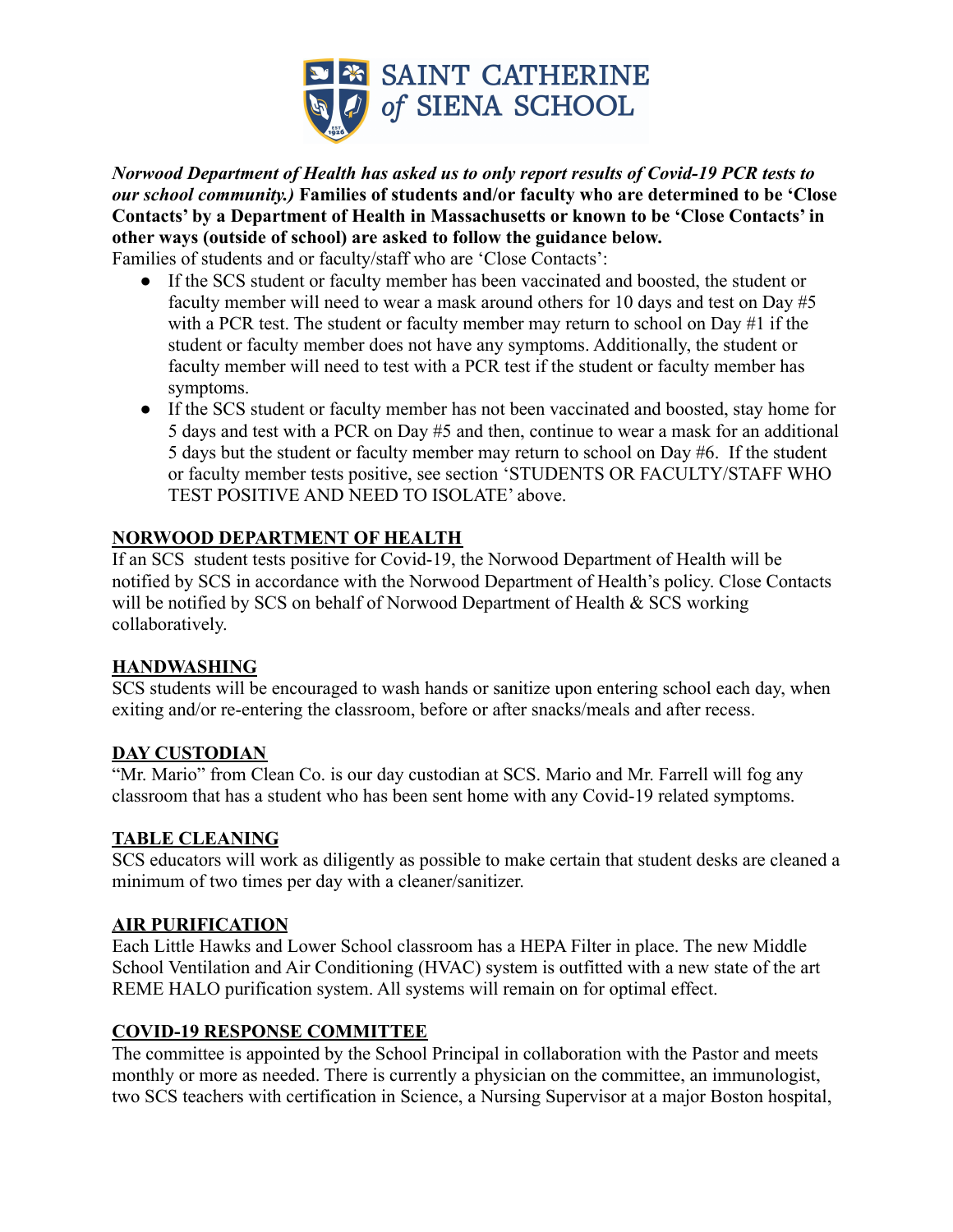

a parent with an MBA and our School Nurse. The committee last met in December and discussed masking, SCS data and current protocols. At the committee meeting in December, the committee did not decide to change any of the SCS mitigation protocols although, they seriously and especially reviewed the recommendation from some SCS families to mandate masking inside for our Preschool & PreK classrooms in Little Hawks. The committee will meet next in January. *Please email Nurse Maiona at [lmaiona@scsnorwood.org](mailto:lmaiona@scsnorwood.org) if you would like the committee to address a particular concern or re-address a concern at the weekly CRT meeting.*

#### **VACCINES**

Vaccines are not mandated by state law and vaccinations for faculty, staff and children are not mandated by the Boston Catholic School's Office either. However, our SCS faculty and staff is 96 % fully vaccinated. If you feel comfortable letting us know if your SCS student is vaccinated, thank you in advance for sending that information with your child's Vaccination dates to the SCS Health Office (lmaiona@scsnorwood.com).

# **SCS NOTIFICATION TO FAMILIES**

SCS will continue to communicate to the SCS community and let all families know if a student or staff member in our school community tests positive for Covid-19 with a PCR test. Norwood Department of Health has asked that we *only* notify our school community of positive testing that has been affirmed with a PCR test. If there is a case of Covid-19 in your child's class (with a PCR test,) you will be notified that there is a positive case is in your child's class. Then, your SCS family will also receive a second general notification that there is a case in the school.

#### COVID-19 REMOTE LEARNING POLICY

Remote Learning Policy for students who test positive for Covid-19 will no longer be available for students in Grades Kindergarten to Grade 5 effective 2/28/22. Teachers will gather work, communicate with families and send that work home though as requested for students who feel well enough to complete school work while out with Covid-19.

# **GUIDANCE FROM THE CATHOLIC SCHOOL's OFFICE 9/2021**

- No masks will be required for any outdoor activities or while students are eating, as DESE already stipulated previously and recently reaffirmed.
- Masks **will be** required for any students or staff on school buses at this time, pursuant to federal health order.

#### **Vaccines**

- Presently, the Covid-19 vaccination is not mandated by state law. Covid vaccination of faculty, staff or children may **not** be mandated by a Catholic school.
- Schools, at their discretion, may require proof of vaccination to determine eligibility for a vaccinated student or faculty/staff member to be exempt from masking.

#### **Handwashing/Facility Cleaning**